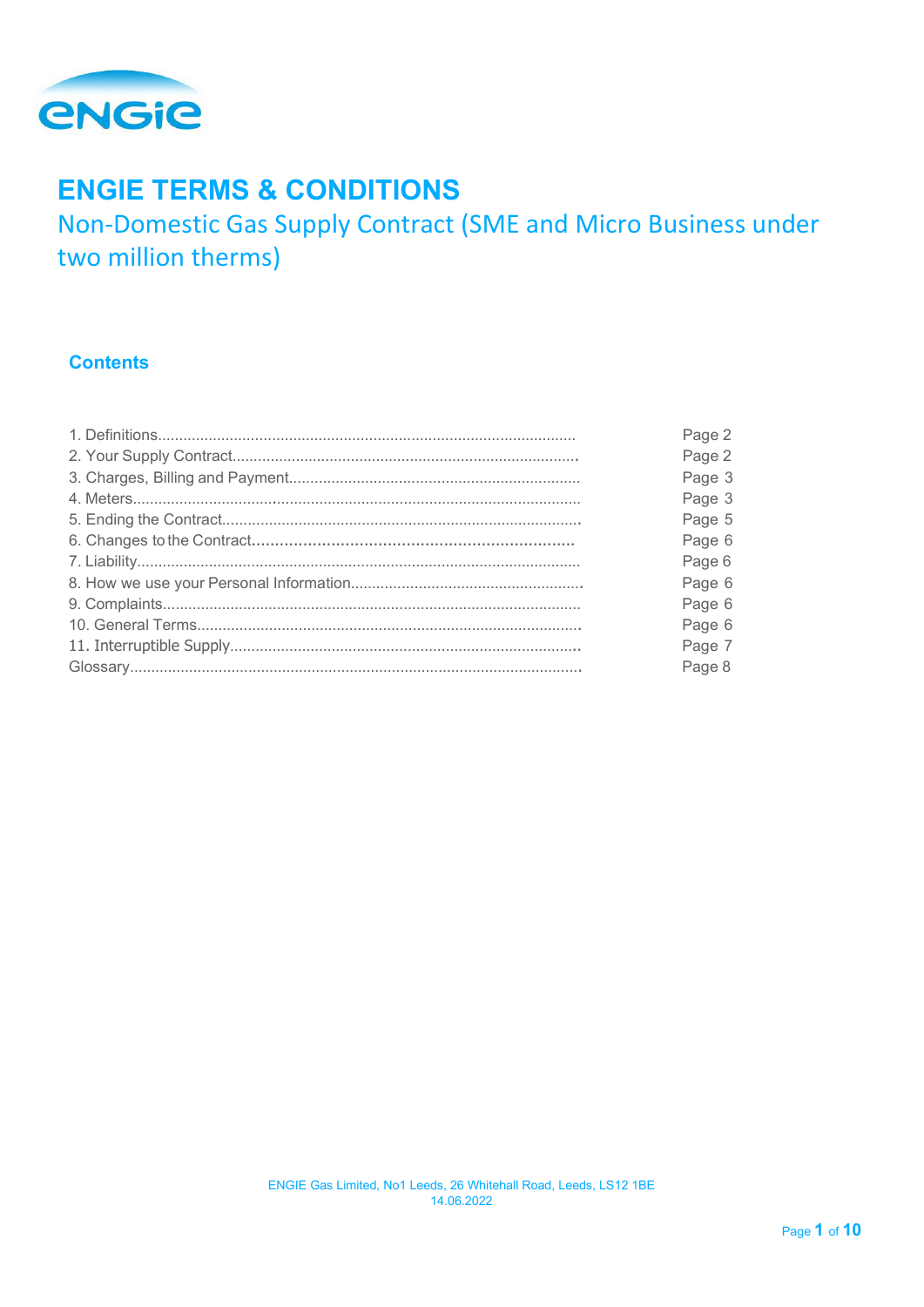# **General Terms and Conditions**

# **1 Definitions**

1.1 Definitions used in this Contract are set out in the Glossary at the end of this document.

1.2 For the avoidance of doubt, the terms of clauses 5.4, 5.5, 5.6, 5.12A, 5.13.4, 5.14.4, 5.14.5 and 11 shall not apply to you if you are a Micro Business Consumer.

# **2 Your Supply Contract**

2.1 The Contract is for the Supply of gas by us, ENGIE Gas Limited, a company registered in England and Wales (Company Number 3814495) having its registered office at No 1 Leeds, 26 Whitehall Road, Leeds LS12 1BE ("us" or "we") to you, as a non-domestic consumer.

2.2 You agree to enter into the Contract when either you (or your representative) have either accepted this Contract on the phone or completed an online application or otherwise entered into a Contract with us. Where you have formally entered into the Contract with ENGIE, Clauses 2.14 to 2.20 will not apply to you.

2.3 The Contract will be accepted by us if you have provided us with the information we need and you have met our credit requirements (as applicable). In accepting the Contract, we agree to Supply you with gas (as applicable) for non-domestic purposes at your Property in accordance with the terms of the Contract.

# **2.4 Credit Checking and Security Deposit;**

- 2.4.1 You agree that we may carry out a credit and/or identity check on you and that in some circumstances, if we are concerned about your ability to pay us, we may ask you to provide a Security Deposit at any time, including prior to the Start Date.
- 2.4.2 The Security Deposit will normally be based on how much gas we expect you to consume over a four month period. Should we request a security deposit, we will explain why we require this. Please note that if you have provided a Security Deposit and we consider that your ability to pay has improved and you have consistently paid your bills on time, we may return the Security Deposit to you prior to expiry of the Supply Period.
- 2.4.3 If you fail to provide the Security Deposit after receiving a request under this clause 2.4, we will be entitled to terminate the Contract, and if such failure occurs prior to the Start Date, we may elect not to become the registered provider of Supply to you and to terminate this Contract accordingly by giving you notice.
- 2.4.4 Where we elect not to provide Supply to you in accordance with clause 2.4.3, we shall be entitled to sell back on the wholesale market any gas forward purchased for the purposes of Supply under this Contract and to bill you in respect of any Mark to Market Loss incurred, such bill to be paid within fourteen days of the date of the bill.

2.5 The Contract is based on the information provided to us by you (or your representative), which you confirm is accurate. If your situation or the information that you have provided changes, you must let us know without delay. If your anticipated consumption may exceed two million therms on an annual basis, you must let us know immediately, in which case clause 6.2 will apply.

2.6 If you have not entered into a contract with us as described in Clause 2.2, we will begin treating you as though you have accepted the Contract when you either: (i) move into a Property Supplied by us; (ii) become responsible for a Property Supplied by us; or (iii) are a landlord of a Property Supplied by us and your tenant moves out. We will Supply you under the Contract as if you had entered into it and the terms set out in Clause 2.14. to 2.19 (Deemed Terms) will apply in addition to all other provisions.

#### **Start of your Supply**

2.7 For us to start to Supply you, you must be the owner or occupier of the Property or be responsible for the Supply of gas at the Property and the Property must be connected to mains gas. Furthermore, at least thirty (30) Working Days before the start date and thereafter on an on-going basis you will provide us with an up to date emergency telephone number clearly identifying personnel who can be contacted at any time for the purposes of reporting or facilitating a response to any emergency at a Meter.

2.8 If you use your Property for domestic purposes or start to do so at any time whilst we are Supplying you, you must let us know immediately.

2.9 If we do not already Supply the Property, we will tell you the date on or around when we will start to Supply you. The Supply commencement date will be set out in the Quotation Document unless we have problems taking over the Supply. For example, if:

- 2.9.1 your previous supplier prevents us from taking over the Supply,
- which it may be entitled to do in some circumstances;
- 2.9.2 we do not have all of the information that we need from you;<br>2.9.3 any governmental or regulatory body or authority (e.g. OFG) any governmental or regulatory body or authority (e.g. OFGEM)
- prevents us from Supplying your gas; 2.9.4 you do something that prevents us from taking over the Supply; or
- 2.9.5 we cannot Supply your gas for some other reason outside our reasonable control, including due to third parties.

For the avoidance of doubt, in such circumstances we shall not be liable for any such failure or delays to commence your Supply or register your Meter, or any costs incurred in connection therewith, including out of contract rates charged by your previous supplier.

2.9A Where you agree to enter in a Contract with us but fail to consume gas from any or all Meter Points from the Supply commencement date set out in the Quotation Document, or we terminate the Contract pursuant to clause 2.4.3, then we shall be entitled to recover from you and shall be indemnified by you for all costs and losses incurred by us as a result of such failure for the period up to the date on which the consumption commences, or the Termination Date, whichever is the sooner, and in either case such costs to include any Mark to Market Loss

2.10 We will request a Meter reading from you on or around the date we start to Supply you. This will be used by your previous supplier to produce your final bill and will help to make sure your new bills are accurate.

2.11 Title and risk in the gas shall pass to you at the Offtake Point. Furthermore, the quantity of gas in kWh supplied under this Supply Contract shall be calculated in accordance with section 12 of the Acts and the volume of gas supplied shall be measured and corrected for pressure and temperature in accordance with the Gas (Calculation of Thermal Energy) Regulations1996.

2.12 You warrant that the Meter complies with the Industry Agreements and any other relevant agreements or authorisations necessary to permit or continue the Supply.

# **Meter Capacity and Annual Quantity**

2.13 In relation to each Meter:

- 2.13.1 we are entitled to rely upon the Meter Capacity and Annual Quantity to calculate the Charges;
- 2.13.2 you will notify us as soon as possible where you know or believe any Meter Capacity and/or Annual Quantity is incorrect;
- 2.13.3 you will notify us where you wish any Meter Capacity and/or Annual Quantity to be varied and we will use our reasonable endeavours to arrange the variation, which will always be subject to confirmation by the relevant Transporter and/or other relevant third party organisation that such variation to Meter Capacity and/or Annual Quantity is agreed; and
- 2.13.4 you shall provide us with sufficient data as specified in the Industry Agreements to allow us to agree a Meter Capacity and/or Annual Quantity revision with the Transporter or other relevant third party organisation.
- 2.13.4 For the avoidance of doubt we shall be entitled but not obliged to set, monitor, notify you, or vary the Meter Capacity and/or Annual Quantity.

#### **Deemed Contract Terms**

2.14 Clauses 2.14 to 2.20 apply to you if you become a customer in accordance with Clause 2.6, or if your Contract completed in accordance with clause 2.2 has been terminated.

2.15 Where you become a customer in accordance with Clause 2.6, you agree that although you have not entered into an express contract with us, because you are receiving the Supply at the Property you will pay us for the gas Supplied to the Property in accordance with the Deemed Contract Rates, which are detailed in our Website.

ENGIE Gas Limited, No1 Leeds, 26 Whitehall Road, Leeds, LS12 1BE 14.06.2022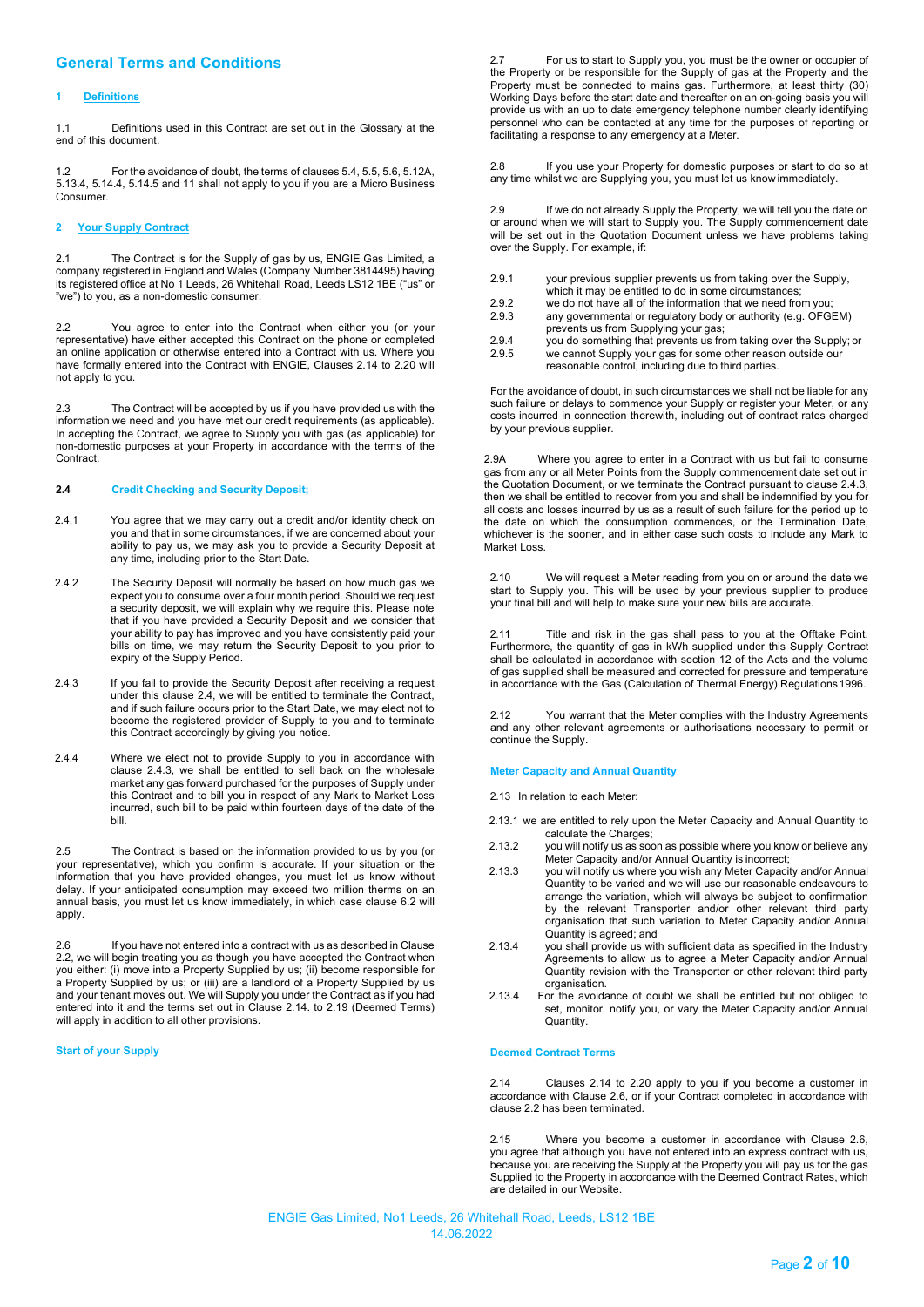2.16 If you become responsible for gas at a Property (or have already done so) you must tell us the date you began to take Supply at the Property and the Meter reading(s) at that time. If you do not tell us this, we may need to assume that:

- 2.16.1 the start date of Supply to you is the day after the termination date for the outgoing customer; and
- 2.16.2 the opening Meter reading(s) for you is the same as the final Meter reading(s) for the outgoing customer.

2.17 If you are no longer going to be responsible for gas at a Property as you no longer own or occupy the Property, your Deemed Contract will end on the date that you notify us will be the last day you are responsible for gas at a Property and confirm the identity of the new owner or occupier, provided you notify us at least two (2) Working Days beforehand.

2.18 If you stop being responsible for gas at a Property and you do not tell us beforehand, your Deemed Contract will end two days after you notify us that you are no longer responsible.

2.19 Subject to the terms of clause 2.20, if you enter into a contract with another Supplier, your Deemed Contract will end on the date that your new supplier takes over your Supply.

2.20 For the avoidance of doubt, you shall remain liable for all Charges, including any Deemed Contract Rates incurred, prior to the date that your new supplier takes over your Supply.

# **3 Charges, Billing and Payments**

3.1 The prices applicable to your Supply are set out in the Quotation Document.

3.2 A breakdown of the Charges applicable to your Supply are set out in the Quotation Document and these terms and conditions. You can find out more about the Charges on our Website. You will also be charged any taxes that apply to your Supply which may change during the Supply Period, including but not limited to VAT the rate of which may change from time to time.

#### 3.3 Please note that;

- 3.3.1 Transportation Costs and Operational Costs are still payable by you for any Meters which remain in operation, even if they are not consuming gas; and,
- 3.3.2 Metering Costs and Operational Costs are still payable by you for any Meters which remain on the Property, even if they are not connected.

3.4 If we provide you with Additional Services, we will agree the price with you before we supply the Additional Services and the applicable supplementary charges will be included on your bill.

#### **National Transmission System Exit Capacity Charges**

3.5

- 3.5.1 Where any of your Meters are connected to the National Transportation System, we will, upon becoming the registered supplier, also become liable for the enduring capacity for that Meter. This status will require us to confirm the exit capacity for that Meter to National Grid on an annual or other basis as legislation and regulation requires. In order to enable us to confirm the exit capacity required you will use your best endeavours to provide us with such information as we reasonably require from you. The information will be provided in good faith and you will notify us as soon as you become aware of changes, errors or omissions in the information given.
- 3.5.2 The Capacity Charges relating to the Meters connected to the National Transmission System will be passed through to you as set out in the Quotation Document during the Supply Period. Where we remain liable for the Capacity Charges arising after or applying in respect of any period beyond the Termination Date of this Contract, we will bill you for these costs on a pass through basis. Please note that you shall be liable for and will pay the Capacity Charges payable by you in accordance with the terms of the Contract both before and after the Termination Date until such time as the enduring capacity obligation has transferred to your new registered supplier.
- 3.5.3 Following termination of the Contract both Parties will use their reasonable endeavours and will work together in good faith, to arrange for the transfer of the enduring capacity obligation to your new registered supplier.

**Billing and Payments**

3.6 You will receive a bill or statement of account as regularly as specified in the Quotation Document.

We will try to bill you based on your actual consumption. If we do not have your actual Meter readings or believe, acting reasonably, that the Meter reading is inaccurate we may bill you based on estimates, in which case we will reconcile any over-charge or under-charge when we have received your actual Meter reading. For the avoidance of doubt, where you are a Micro Business Consumer, we will undertake such reconciliation within a period of 12 months from the date of identifying any such over-charge/under-charge.

3.8 Please pay your bill in the way stated in the Quotation Document unless we agree to a different payment method. If you fail to make payment in the way stated in the Quotation Document, we shall be entitled at our sole discretion to change your payment method and if we do this, we will notify you of this in writing. If you pay by a different payment method, or if we change your payment method in accordance with this clause, additional charges may apply.

If you, acting reasonably and in good faith, do not think that your bill is correct please notify us as soon as possible, setting out the reasons for this view. Please note that you must pay any part of your bill that is not in dispute, and thereafter you must pay any outstanding amounts due without delay once the dispute has been resolved.

3.10 If at any time during or after the Supply Period, one or more elements of the Charges are found to have been incorrectly calculated or wrongly omitted or included in any bill, then we shall issue a Reconciliation Invoice in respect of the same. For the avoidance of doubt, this Clause 3.10 survives termination of the Contract.

3.11 We shall be entitled to vary any Pass-Through Cost element of the Charges by a reasonable and proportionate amount, at any time during the Supply Period, so as to minimise the amount of any Reconciliation Invoices. We shall provide reasonable notice in such circumstances, together with evidence to demonstrate why the Charges have been varied and to support our substitute Charges.

3.12 If you have, or expect to have, a problem in paying us, please let us know as soon as possible. We may be able to provide guidance to help you reduce your gas costs.

3.13 We have the right to charge you interest if you are late in paying any debt that you owe to us. This will be charged at an annual rate of 8% above the Bank of England's base lending rate applicable at the time.

3.14 If you are entitled to a refund should you leave ENGIE as your account is in credit following receipt of a final meter reading from you, we will issue any such refund due to you, which in the case of Micro Business Consumers will be within 14 days of your end of Contract bill. If you pay by direct debit, the refund will be made to the relevant bank account. If you pay by any other method, a cheque will be issued for the refund amount.

3.15 For the avoidance of doubt, if you request an alteration or correction to a bill (howsoever arising) following issue, the payment date specified in the original version of the bill shall remain applicable notwithstanding the issue of an updated bill, or date thereof.

#### **Backbilling**

3.16 If you are a Micro Business Consumer, we will only Invoice you in respect of any Charges for the Supply which arise within the 12 months before the date of our Invoice, unless:

3.16.1 we have issued an Invoice and you have failed to make payment, in which case we are entitled to continue to claim for such Charges:

3.16.2 we have been unable to issue an Invoice for the correct amount of gas consumed due to your obstructive or unreasonable behaviour; or

3.16.3 OFGEM permits or instructs us to do otherwise.

**4 Meters**

### **Ownership of Meters**

Please note that you will be responsible at all times for the Meter at the Property which should be in good working order and meet the required industry standards, Acts and Industry Agreements to enable us to Supply you. If we require to install, replace, enlarge, extend or renew any mains, pipes, or other plant or equipment to allow you to receive a Supply of gas to the Property, this will at your cost as detailed in our Website.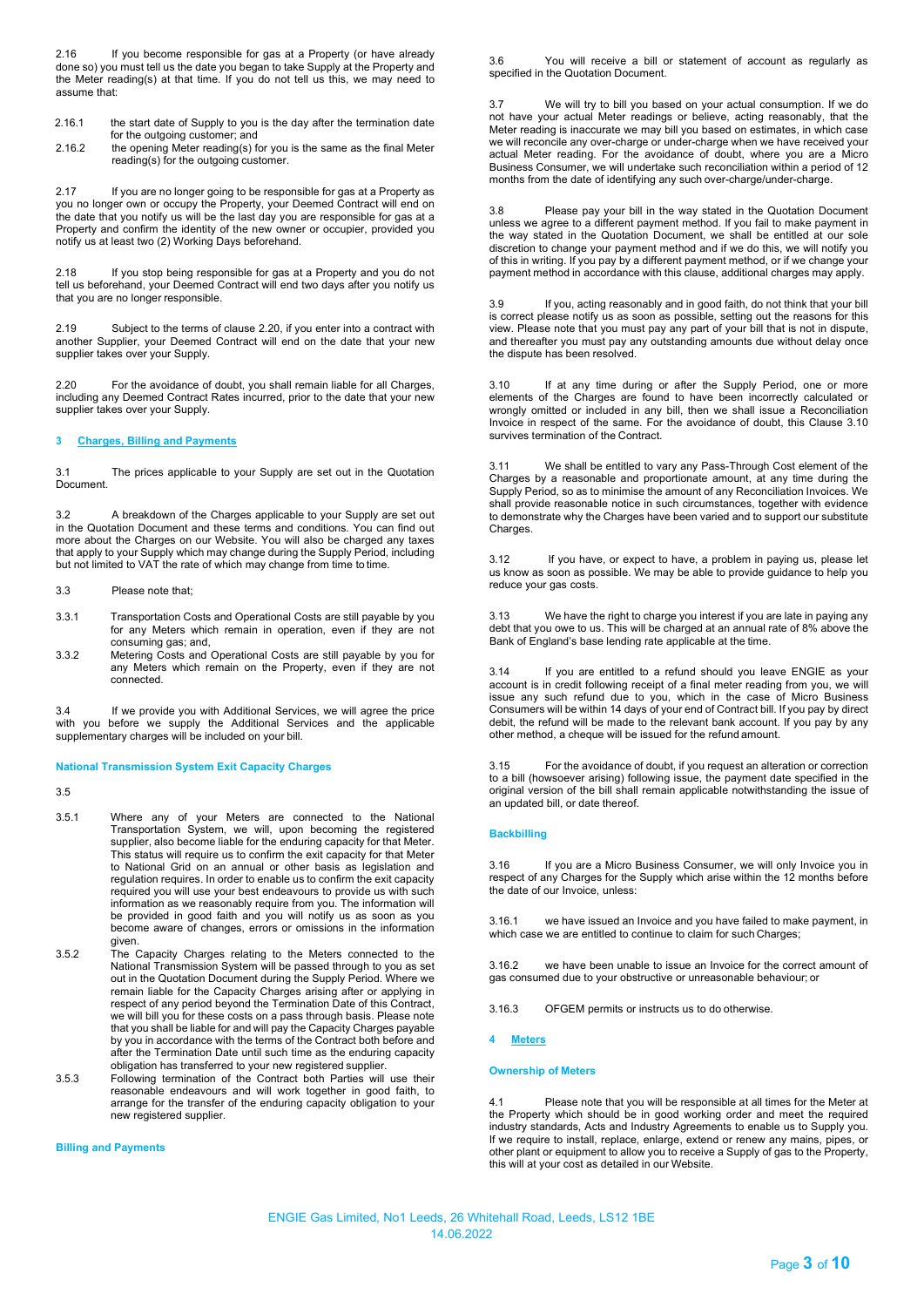4.1 A If we intend to install a Smart Meter at your Property and you wish to refuse such installation, you must tell us in writing. You can do this by contacting our Customer Services by e-mail at contacting our Customer Services by e-mail at <u>[customer.service@energysupply.engie.co.uk](mailto:customer.service@energysupply.engie.co.uk)\_</u>or by writing a letter to our Customer Services team (the contact details for which are set out in our Website).

4.2 The Meter reading will be evidence of how much gas we have Supplied to you. If you believe, acting reasonably, that the Meter reading is wrong, we will arrange to have the Meter tested. If the Meter is found to be working correctly within acceptable industry limits, the cost of such testing will be met by you. We will advise you how much this will be in advance of arranging the test; for the avoidance of doubt, You will continue to pay invoices hereunder based on our estimate of your consumption during any such period of Meter testing.

#### **Maintenance of Meters**

4.3 We shall not be responsible for checking the suitability of Meters. You shall ensure that all Equipment installed is kept in proper order for registering the quantity of gas supplied to each Meter.

4.4 You will pay for any work deemed necessary and undertaken by us to ensure that the Meter(s) is/are appropriate and meet the necessary standards.

4.5 You warrant that Meters installed at the Property are stamped in accordance with Section 17 of the Acts. You shall inform us immediately if you know, or have reason to believe, that any meters are no longer stamped.

4.6 We are entitled to require that a Meter be removed, repaired or replaced where we consider it to be damaged, incorrectly recording data, past its certification date or incorrect for the product structure, and you are required to notify us immediately where you become aware of or suspect any such circumstances.

4.7 You shall ensure that there is a contract between you and an appropriate Agent for each Meter and where no such contract is in place then we shall be entitled to appoint an alternative Agent and recover from you all costs and expenses incurred by us as a result of doing so.

# **Agent Appointment**

4.8 We will appoint all Agents on your behalf except in the below circumstances;

- 4.8.1 where you have indicated that there is a direct arrangement between your and an accredited Agent to provide Agent services, we will make reasonable endeavours to appoint this Agent on your behalf; and,
- 4.8.2 you will be responsible for ensuring a direct contract is in place between you and an accredited Agent.

4.9 Where Agents appointed through a direct agreement with you are not performing to published industry standards and procedures, we reserve the right to appoint replacement alternative Agents at your cost and at no liability to us.

4.10 You shall comply with and act in accordance with best industry practice in relation to the appointment of Agents and shall also comply with the RGMA (Review of Gas Meter Arrangements), including but not limited to the requirement to provide file flows and information relating to any changes of Equipment.

4.11 Where you wish to use an Agent other than those which we recommend then you shall notify us of any such preferred Agent(s) which you wish to use and you shall indemnify us in respect of all costs which arise from your choice of Agent.

4.12 You are responsible for maintaining the Equipment and shall ensure insofar as it is required by law that the Equipment is;

- 4.12.1 appropriate;<br>4.12.2 meets all the
- 4.12.2 meets all the appropriate standards; and 4.12.3 is kept safe and secure, including from w
- is kept safe and secure, including from weather damage and third party interference.

4.13 We shall not be responsible for checking the suitability of Equipment. You will pay for any work deemed necessary and undertaken by us to ensure that the Equipment is appropriate and meets the appropriate standards.

4.14 You shall provide protection for the Transporter's Equipment against damage by weather, physical damage and third party interference.

4.15 You shall provide to the Transporter, free of charge, supplies of power, water and drainage as are required for the Transporter'sEquipment.

4.16 Where the meter status or classification changes during the Supply Period then we shall be entitled to recover any costs which arise as a result of such changes.

4.17 You shall report any escape or suspected escape of gas to the Transporter's emergency service.

### **Automated Meter Reading**

4.18 In accordance with the standard conditions of our gas supply licence, all Meters consuming above 25,000 therms annually must have an AMR enabled Meter.

4.19 You accept and agree that if your meters are not compliant with this legislation we will be entitled to exercise the access as set out below to your Property in order to install an AMR device to your Meter at your cost.

4.20 We confirm that the AMR device installed will be compliant with the legislation and will be installed by a fully qualified engineer.

4.21 If a meter exchange is required, we will inform you and obtain your approval to carry out the work at your cost in advance.

4.22 Any costs associated with the installation of the AMR device and/or meter exchange will be subject to your prior agreement, such agreement not to be unreasonably withheld or delayed.

4.23 Where available, we may, at our discretion, use consumption data collected via any AMR system installed at any of your Meters for the purposes of calculating the Charges.

#### **Access**

4.24 You shall provide our contractors, any Agent and any other relevant party with, safe, full, free and unobstructed access to the Property including the Meter and all associated equipment for the purposes of reading the Meter and for any other reason associated with your Supply, including to install, remove, replace, reprogram or maintain the Meter or any other equipment. If access is obstructed, you must remove this obstruction at your own cost and we may need to charge you for additional costs incurred by us as a result of such obstruction.

4.25 If we need to relocate a Meter or replace a Meter with another Meter for any reason, we may charge you for the related costs; provided that where a traditional meter is replaced with a Smart Meter, we would not anticipate charging you for the cost of the Smart Meter unit (but you may be responsible for any ancillary costs incurred in such installation, including, but not limited to, signal boosters, high gain aerials and connections).

4.26 If we or our contractors need to visit the Property, you will be provided with a minimum four hour appointment window. If you qualify as a Micro Business Consumer and the person attending fails to make it to the appointment or rearranges less than twenty four (24) hours prior to the appointment without your agreement, you are entitled to £30 (thirty pounds) compensation.

4.27 We may, at our absolute discretion, agree in writing to a written request from you that Meter(s) in addition to those detailed in the Quotation Document are added to the Contract.

#### **Transporter**

4.28 The Supply to a Meter is delivered through infrastructure operated by the Transporter;-

- 4.28.1 the Transporter will only be liable to you in accordance with the limitations in this Clause 4.28 and up to the prevailing maximum per calendar year contained in the NTS at the relevant time;
- 4.28.2 The Transporter shall be entitled and have the ability to enforce the provisions of this Clause 4.28 by virtue of the Contracts (Rights of Third Parties) Act 1999 and such clauses may not be varied without

ENGIE Gas Limited, No1 Leeds, 26 Whitehall Road, Leeds, LS12 1BE 14.06.2022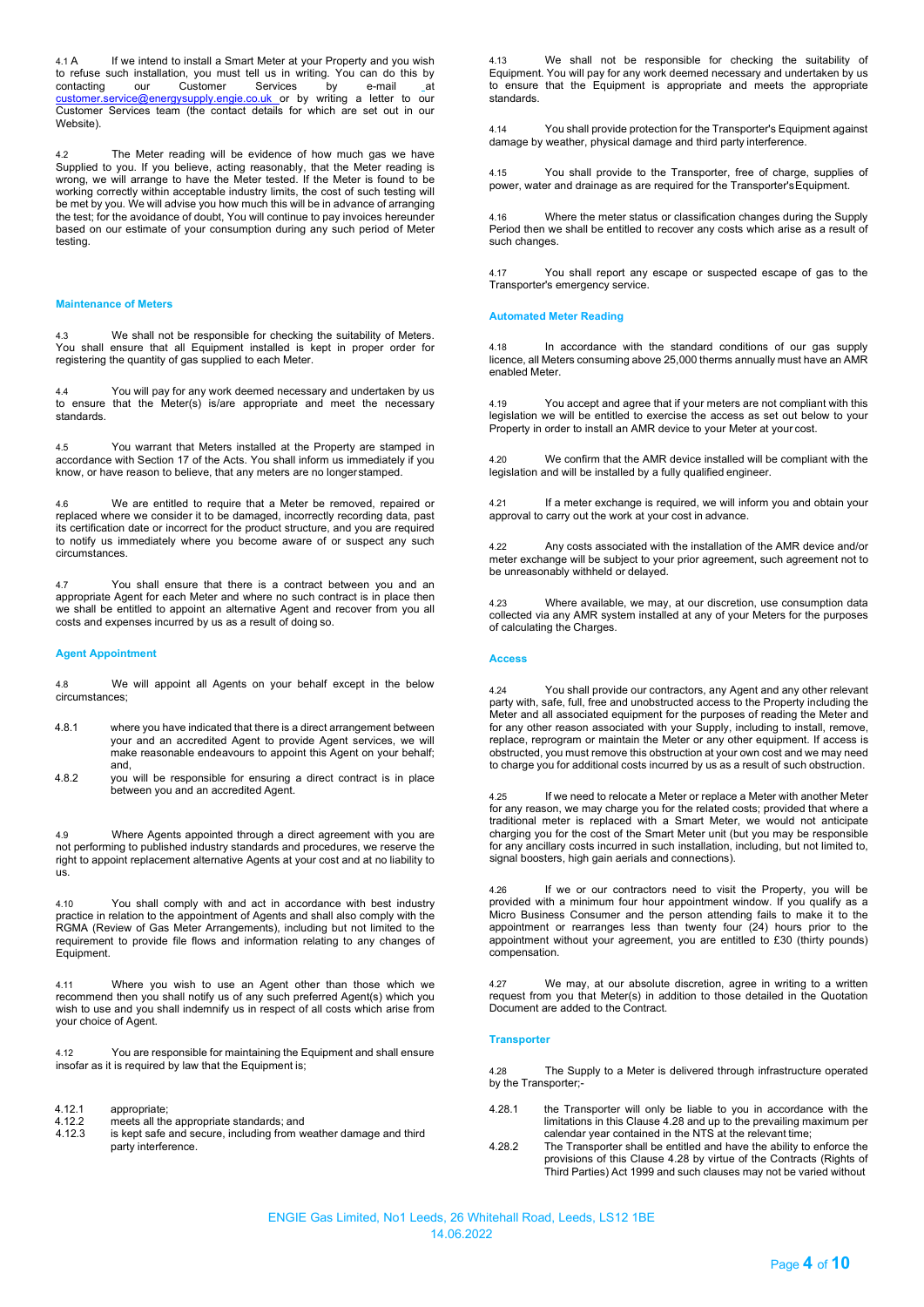#### **Safety and Emergencies**

4.29 In certain circumstances, your Supply may be interrupted by third parties. For example:

- 4.29.1 to avoid danger to persons or property; or<br>4.29.2 if it is unlawful to continue your Supply; or
- 4.29.2 if it is unlawful to continue your Supply; or<br>4.29.3 if maintenance to the local distribution sys if maintenance to the local distribution system(s) is required.

4.30 We are not responsible for any losses incurred should your Supply be suspended in the circumstance set out in clause 4.29 and/or in an emergency or for safety reasons. You shall notify us of the content of any directions received from the Transporter requiring you to reduce or cease gas consumption. In the event that the foregoing circumstances apply, and/or you fail to comply with such directions, you shall be liable in respect of all costs, losses or expenses incurred by us as a consequence.

4.31 Notwithstanding any provision of this Contract, for the duration of a Pipeline System Emergency we shall be entitled, at the request of the Transporter or any person authorised under Section 7A(2) of the Act to make arrangements for the conveyance of gas to the Meters, to discontinue the supply of gas to any Meter.

4.32 Notwithstanding any other provision of this Contract, if we are given a direction under Section 2(b)(i) of the Energy Act 1976 prohibiting or restricting the supply of gas, then, for the purposes of or in connection with the direction, we may discontinue or restrict the supply of gas to the Meters and you shall comply with such directions until further notice from us.

4.33 If you believe that your Meter or any other metering equipment may be damaged, you must let us know immediately.

4.34 If there is a major emergency affecting a network operator and the government gives a direction under the Fuel Security Code, we may recover from you a reasonable proportion of the additional costs suffered by us as a result of such direction.

## **Data Retrieval**

4.35 If you are a Micro Business Consumer and have a Smart Meter at your Property, you agree that we can retrieve data from your Smart Meter on a half-hourly basis.

### **5 Ending the Contract**

#### **Moving Premises**

5.1 If you are moving from the Property, please provide accurate readings to us at least two (2) Working Days before the day you move. Please note that you shall continue to be liable for Charges payable under this Contract until responsibility for them is assumed by a new owner or occupier of the Property (whose details you should provide to us), or supply is permanently Disconnected by us or the DNO. Furthermore, if we have reasonable grounds for believing that you are seeking to effect a change of tenancy/occupancy to a Related Entity, we may at our sole discretion not bring the Contract to an end, in which case we will write to advise you.

5.2 Please provide us with a final Meter reading on or around the day that you move out in accordance with clause 5.1. Subject to the terms of clause 3, this will be used to calculate your end of Contract bill, which in the case of Micro Business Consumers will be within 6 weeks.

#### **Leaving us**

5.3 If you wish to discontinue consumption of gas at any Meter during the Supply Period whilst you continue to lease or occupy the Property or own such Meter then, until such time as the relevant Meter(s) is/are Disconnected and the Meter is removed you will be liable in respect of:

| 5.3.1 | all on-going Transportation Costs, Metering Costs, Supply Costs       |
|-------|-----------------------------------------------------------------------|
|       | and other ancillary costs associated with such Meter, including those |
|       | accruing to the Meter after Disconnection or Isolation:               |

- accruing to the Meter after Disconnection or Isolation; 5.3.2 all Disconnection and Isolation costs; and
- 5.3.3 all meter removal costs.

5.4 Where you discontinue the consumption of gas at any Meter during the Supply Period (including where Disconnection or Isolation has occurred), we shall be entitled to sell any gas forward purchased by us for delivery to that Meter on the wholesale market.

5.5 Where the Contract contains a Product Appendix with a sellback provision, any sellback required under Clause 5.4 will, where your Product Appendix permits, be dealt with and invoiced in accordance with the terms of that Product Appendix.

5.6 Where the Contract does not contain a Product Appendix and the sell back pursuant to Clause 5.4 results in a Mark to Market Loss, we shall provide you with a separate bill for that amount, which bill will be payable fourteen (14) days after the date of bill.

5.7 You shall not be entitled to remove a Meter from this Contract where such Meter is the only remaining Meter under this Contract.

5.8 If gas is not used at any Meter for a period in excess of six (6) consecutive calendar months we may, at our sole discretion, arrange for the Disconnection or Isolation of the Meter and you shall be liable for a reasonable administration fee and all costs incurred as a result of such Disconnection or Isolation.

5.9 Where any Meter is removed pursuant to this Clause 5, the provisions of the Quotation Document shall, to the extent agreed to by us, be amended or be deemed to be amended as appropriate to take account of such sale, disposal or termination of the use of the Meter.

5.10 If, at any time following signature of the Contract, the Contract terminates before the end date as set out in the Quotation Document, we shall be entitled but not obliged to charge you the Termination Sum. Both Parties are commercial entities and acknowledge and agree this is fair compensation for you choosing to leave the Contract prior to the contracted end of your Fixed Term Contract.

5.11 We may object to your transfer to a new supplier;

- 5.11.1 if you owe us money; or,<br>5.11.2 you are in breach of this
- you are in breach of this Contract,

in which cases we will write and tell you that we are doing so. Please note that this may delay your transfer until all debt owed to us by you is paid and/or any breach(es) remedied.

#### **If we are in breach**

- 5.12 You may terminate this Contract upon written notice to uswhere:
- 5.12.1 we are in material breach of any of our obligations under this Contract, and such breach has a material adverse impact on your business and we have not remedied such breach within fourteen (14) days of receipt of written notification from you; or
- 5.12.2 we become Insolvent (as such term is defined in Section 123 of the Insolvency Act 1986) or a receiver, administrator, administrative receiver or liquidator is, or applies to be, appointed over any of our assets or we enter into any arrangement with our creditors.

5.12 A Following termination under this clause 5.12, we may sell all forward purchased gas on the wholesale market and invoice or credit you respectively for any Mark to Market Loss or Mark to Market Gain arising as a result of such sell back. Such Mark to Market Loss or Mark to Market Gain shall be included in a final bill and paid by the paying party to the other within fourteen (14) days of the trading position being settled in the market.

### I**f we need to end the Contract**

5.13 We may need to end the Contract immediately and/or, disconnect your Supply if you:

- 5.13.1 do not comply with the terms of the Contract;<br>5.13.2 act fraudulently:
- 5.13.2 act fraudulently;<br>5.13.3 have interfered
- have interfered with your Meter or if we reasonably believe that you have stolen gas;
- 5.13.4 have insolvency or bankruptcy proceedings brought against you; or
- 5.13.5 if we are unable to continue to supply your current product due to and Event Outside Our Control, in which case we may need to end your contract and will offer you an alternative product.
- 5.13.6 you default in paying amounts due to us by the applicable payment dates three (3) times in any twelve (12) month period;
- 5.13.7 if the credit insurance policy, Security Deposit, or other form of credit support obtained on or before the start of Supply under this Contract, or put in place at any time during the Supply Period is

ENGIE Gas Limited, No1 Leeds, 26 Whitehall Road, Leeds, LS12 1BE 14.06.2022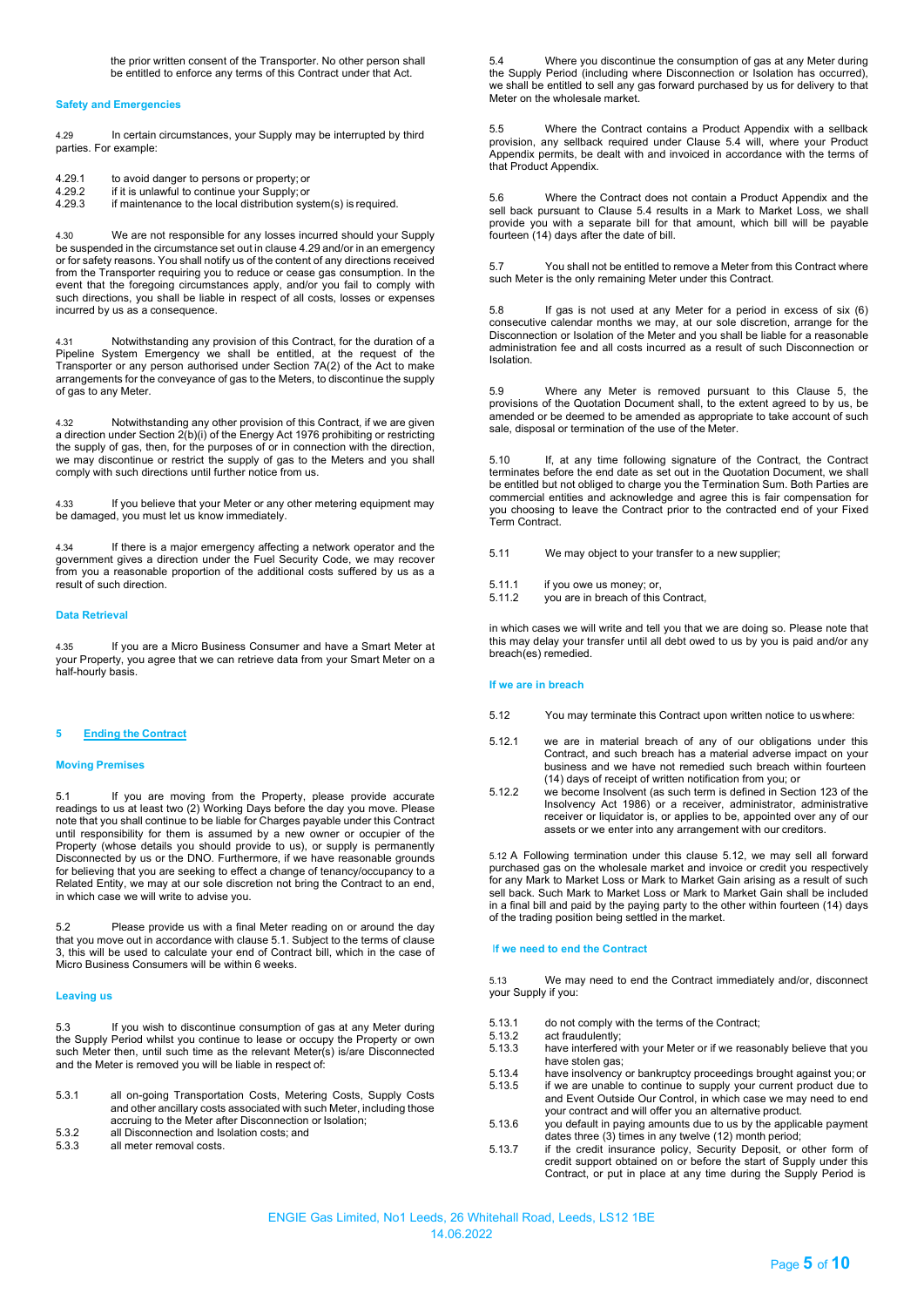withdrawn, reduced, amended, shortened, the terms are breached, or conditions which are unacceptable to us are applied, or if the credit standing, rating or scoring given to you by our credit insurer or such other credit reference agency we use from time to time to assess your creditworthiness, is withdrawn, reduced, shortened or falls below a level which is acceptable to us; or

5.13.8 if we have been unable to register any Meter within forty (40) Working Days caused by you providing incorrect data.

5.14 Where you are in breach of the Contract in accordance with any of the provisions of Clause 5.13, then we shall be entitled to all or any combination of the following remedies:

- 5.14.1 terminate this Contract for any or all of the Meter(s) under the Contract immediately on written notice to you;
- 5.14.2 arrange for the Meter(s) to be Disconnected or Isolated immediately (and we shall be entitled to exercise access rights in doing so) and while any breach persists we shall be entitled to Disconnect or Isolate Meter(s) on more than one occasion, together with being entitled to recover from you the costs incurred in such Disconnections or Isolations;
- 5.14.3 sell any gas forward purchased for delivery to any or all of the Meter(s) after the date of the breach on the wholesale market;
- 5.14.4 recover from you all costs and losses incurred as a result of such breach, including any Mark to Market Loss;
- 5.14.5 vary the Product Appendix so as to mitigate our risk, including by restricting your right to purchase forward until such time as any breach is remedied;
- 5.14.6 increase our Charges by a reasonable and proportionate amount (which may include placing you on our Deemed Contract Rates). In determining any such increase, we will give consideration to potential and other increased risks and/or costs to us that may arise as a result of your breach;
- 5.14.7 bill you on a weekly basis and the invoicing date shall automatically become the weekly anniversary of the date on which we issue a first bill to you and the applicable payment date shall be automatically amended to the date seven (7) days after the applicable payment date;
- 5.14.8 bill you in advance of your consumption, such bill to be based on our reasonable estimate of your gas consumption over a full month in advance of the start of the applicable consumption period to which that bill relates. For the avoidance of doubt, we will then have the right to reconcile that bill to your actual consumption of gas following that consumption period; and
- 5.14.9 request a Security Deposit to be provided within ten (10) Working Days of such a request.

5.15 The termination of the Contract and/or the termination of the Supply to any Meter shall not affect any rights or obligations which may have accrued to either Party, and/or the Transporter prior to the Termination Date.

5.16 We will give you at least thirty (30) days' notice before disconnecting your Supply.

5.17 We must end this Contract immediately if we no longer have the relevant licence to Supply your Property or if OFGEM or any other governmental or regulatory body or authority issues a direction (including a supplier of last resort direction) to another supplier to take over the Supply of your gas.

# **Fixed Term Contracts**

- 5.18 If you have a Fixed Term Contract:
- 5.18.1 we will not extend that Fixed Term Contract without your agreement; and,
- 5.18.2 if you are a Micro Business Consumer, we will send you a statement of renewal terms between 30 and 60 days before the Fixed Term Contract is due to end.

# **6 Changes to the Contract**

6.1 If changes to the Contract are required or necessary because of changes to the Acts, Industry Agreements under which we operate or changes imposed by any governmental or regulatory body or authority (e.g. OFGEM), the changes may come into effect on the day of notification and in such circumstances we will write to advise you of the changes and explain the impact on the Contract. If these changes occur, we may alter these terms, but only to the extent required to reflect any new obligations and/or costs placed upon us.

6.2 If we become aware that your anticipated consumption may exceed two million therms, we shall be entitled (but not obliged) to vary the Terms and Conditions applicable to the Contract. Such changes may come into effect on the day of notification and in such circumstances we will write to advise you of the changes and explain the impact on the Contract.

# **7 Liability**

7.1 Subject to the terms of Clause 7.3, if we are responsible for any loss or damage that you suffer arising out of or in connection with the Contract, our liability to you will be a maximum of £100,000 (one hundred thousand pounds) for each event or series of events that causes you loss.

- 7.2 Subject to the terms of Clause 7.3, we will not be responsiblefor:
- 7.2.1 any direct or indirect financial loss or damage, for example loss of profit, income, business, contract or goodwill, or any indirect or consequential losses;
- 7.2.2 any losses that we could not have reasonably foreseen at the time of entering into the Contract;
- 7.2.3 any losses suffered as a result of a third party (however this is caused);
- 7.2.4 any losses that are due to your acts, omissions, negligence or default; or,
- 7.2.5 any loss due to the action, inaction or default by the Transporter or Agent, including the Transporter disconnecting any Meter.

7.3 Nothing in the Contract limits our responsibility for death or personal injury caused by our negligence, or for fraud.

7.4 This Clause 7 shall survive the termination of the Contract.

7.5 Where any of the Industry Agreements requires the Transporter and/or us to do anything which may affect the Supply to the Meter, neither we, nor the Transporter, shall have any liability for any loss or damage suffered by you for complying with that requirement.

#### **8 How we use your personal information**

8.1 You acknowledge and agree that we may use the information that you provide to us (or that we receive from any Meter, Smart Meter or any other associated device) and/or may pass it to any third party for the purposes only of:

- 8.1.1 performing our obligations under the Contract;
- 8.1.2 offering you other services;
- 8.1.3 improving the service that we provide to you, including to train our staff;
- 8.1.4 preventing and detecting debt, fraud including energy theft and loss, this includes but is not limited to us, TRAS and other fraud prevention agencies keeping a record of your information which may include information relating to your property type and energy consumption as well as sensitive personal information including that relating to criminal convictions for the purposes of preventing and identifying energy theft;
- 8.1.5 creating statistics and analysing customer information (for example, energy used or other similar information);
- 8.1.6 providing information on our customers if our business is to change ownership;
- 8.1.7 providing information if we are asked to do so, including where we are required to so by any law, or governmental or regulatory body, including OFGEM; and,
- 8.1.8 providing information to energy industry parties in order to investigate and/or facilitate industry related processes and infrastructure.

8.2 You may be able to opt out of your information being used as set out above in some circumstances. Please contact Customer Services by e-mail<br>at customer service@energysupply.engie.co.uk or call us on 0800 130 3600 to rgysupply.engie.co.uk or call us on 0800 130 3600 to do so, or if you have any questions on how we use your personal information.

8.3 You agree and consent to us instructing and undertaking, prior to or at any time during the Supply Period:

- 8.3.1 searches at any licensed credit reference agency for publicly held information on your business, or in the case of you being a sole trader or a partner in a non-limited liability partnership, also information held on you personally; and
- 8.3.2 searches at any fraud prevention agency for information on your business, or in the case of you being a sole trader or a partner in a non-limited liability partnership, also information held on you personally; and,
- 8.3.3 searches by any other third parties for the purpose of facilitating our collection of debt due from you under the terms of this Contract.

8.4 You agree that we may obtain information from your previous energy supplier. Similarly, you agree that we may provide information about you to a new energy supplier should you move from us in the future.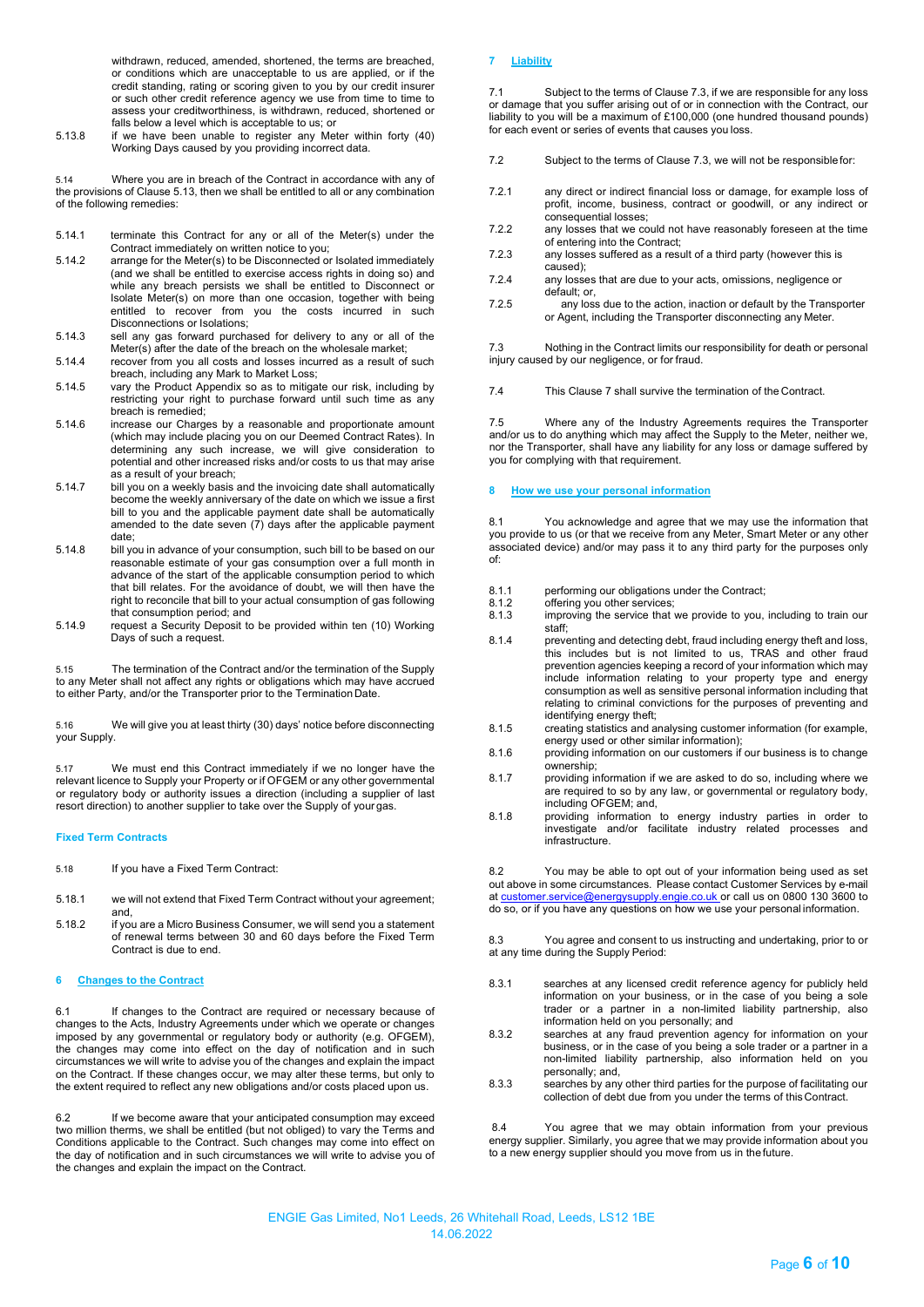8.5 The Parties acknowledge that ENGIE Gas Limited is the Data Controller in respect of any personal data that you provide to us in accordance with this Contract. Please refer to our Privacy Policy available at <https://www.engie.co.uk/privacy-policy/> for further details, including how to contact us and your rights. We will always handle your personal data in accordance with the Data Protection Act 2018 and any sensitive personal information will be protected using additional security controls.

### **9 Complaints**

9.1 If you wish to make a complaint, please contact Customer Services in the first instance. You can do this in writing, by e-mail or by telephone, the contact details for which are set out in our Website.

9.2 Your complaint will be handled in accordance with our Complaints<br>Process, a copy of which is available at Process, a copy of which is available at https:/[/www.engie.co.uk/energy/customer-area/complaints/. W](http://www.engie.co.uk/energy/customer-area/complaints/)e can send you a copy of this upon your request.

9.3 Customer Services will do their best to resolve your complaint. Please note that, if you are a Micro Business Consumer and remain unhappy with our resolution of your complaint, or if your complaint has not been resolved within 8 weeks of the date you told us about it, you may refer the matter to the Ombudsman Services. The service is free and independent, and we are bound by their decision. For the avoidance of doubt, You will continue to pay invoices hereunder based on your consumption or our estimate of your consumption during any such period of dispute.

# **10 General Terms**

and

10.1 We will not be liable or responsible for any failure to perform, or delay in performance of, any of our obligations under the Contract that is caused by an Event Outside Our Control.

10.2 If an Event Outside Our Control takes place that affects the performance of our obligations under the Contract:

10.2.1 we will contact you as soon as reasonably practical to notify you;

10.2.2 our obligations under the Contract will be suspended for the duration of the Event Outside Our Control.

10.3 This Contract and any document referred to in it are the entire agreement between you and us and supersede all prior agreements between you and us.

10.4 Nothing in the Contract affects your statutory legal rights.

10.5 You must not transfer any of your rights or obligations under the Contract without our prior written consent.

10.6 We can assign, grant security or declare a trust over, or transfer by novation or otherwise, all or any of our rights (including the right to recover unpaid Charges) or interests and liabilities under the Contract, and/or subcontract any of our obligations under the Contract, in each case without your prior consent.

10.7 If we have not enforced a particular clause, this does not mean that we will not or cannot or have waived the ability or right to take action in the future.

10.8 Communications with you may be recorded for training and quality control purposes. This includes telephone calls, web chat and emails.

10.9 Where you provide us with a valid email address, you agree to receive communications by email and also agree that an e-mail constitutes a written communication for the purposes of the Contract, unless you have notified us of a different preferred method of communication. Written notice sent by First Class post, by hand or by email will be considered delivered one (1) day after it was sent. This will not apply to email if the sender has received a message by return saying that the email has not been delivered.

10.10 If due to our insolvency, a supplier of last resort is required pursuant to the Industry Agreements, we may transfer the Contract (or our future rights and obligations under the Contract) to any entity that has the necessary statutory authorisations, and you agree that with effect from such date of notification, you accept such entity as supplier in substitution for us.

10.11 Subject to the terms of clause 10.4, the rights and remedies provided for by this Contract are exhaustive and exclude and replace all

substantive (but not procedural) contractual rights or remedies expressed or implied by law.

10.12 If a court or other governmental or regulatory authority decides that one or more of the terms of the Contract is not valid, all other terms will remain in force.

10.13 Except as provided herein, no third party is entitled to enforce any term of the Contract whether pursuant to Contracts (Rights of Third Parties) Act 1999 or otherwise.

- 10.14 Where you engage a TPI to act on your behalf;
- 10.14.1 we will only discuss your Contract with a TPI who exhibits a signed Letter of Authority;
- 10.14.2 we have the right to assume any signed Letter of Authority has been validly executed by a person with requisite authority to provide such a letter;
- 10.14.3 where we receive a Letter of Authority, we have the right to assume the TPI has the required authority to act on your behalf in respect of all matters detailed in the Letter of Authority, including where applicable entering into the Contract on your behalf; and,
- 10.14.4 you acknowledge that in such circumstances:
- (a) you have engaged the TPI to act on your behalf;<br>(b) the TPI does not work for us and is not our agent
- (b) the TPI does not work for us and is not our agent orrepresentative; (c) the TPI has the authority to act in accordance with the Letter of Authority;
- (d) you understand that in consideration of introducing you, the sums payable under the Contract may include commission paid to the TPI. If you have any queries pertaining to such commission, please contact your TPI;
- (e) you acknowledge that any subsequent complaint or issue you may have with the TPI should be raised with the TPI directly, and we will not be responsible for reimbursing any sums to you in the event of any such dispute; and,
- (f) this Contract is between you and us.

10.15 The laws of England and Wales, or Scotland (as applicable depending on the location of the Property), apply to the Contract.

# **11 Terms of Interruptible Supply**

11.1 Where your Meter(s) is/are designated as "Interruptible" then the following supplementary terms and conditions shall apply in addition to Clauses 1 to 10 inclusive. The following definitions shall apply to the provisions of this Clause 11;-

> **"Day of Interruption"** shall have the meaning set out in clause 11.9.2;

> **"Interruptible Period"** means the period of time during which a supply of gas to a Meter is designated as an Interruptible Supply of gas by the Transporter;

> **"Interruptible Supply of Gas"** means a supply of gas to a Meter that in respect of an Interruptible Period is designated an Interruptible Supply by the Transporter;

> **"Interruptible Supply Point"** means the outlet of your control valves for Meter deemed by the Transporter to be interruptible;

> **"Interruption"** means the interruption of the offtake of gas from an Interruptible Supply Point as required by the Transporter for operational purposes in accordance with the management of the gas network and reference to **"Interrupt"** or **"Interruptible"** shall be construed accordingly;

> **"Interruption Notice"** means a notice from the Transporter either directly or via us, to you instructing you to stop taking gas or in certain circumstances reducing your taking of gas at the Meter. We will provide notice as soon as practicable following receipt of the notification from the Transporter.

11.2 The Interruptible Supply at the Meter shall be subject to Interruption in accordance with the tender submitted by you and accepted by the Transporter.

For the avoidance of doubt, where Meter Capacity increases at a Meter following the acceptance of a tender outlined at Clause 11.2 above, such additional capacity shall be classified as firm until a tender is accepted by the Transporter.

11.4 Where Interruptible Supply Point Capacity decreases or that Interruptible Supply Point is subsequently re-classified as firm, we shall be entitled to vary Transportation Costs to reflect the resulting increase to our costs.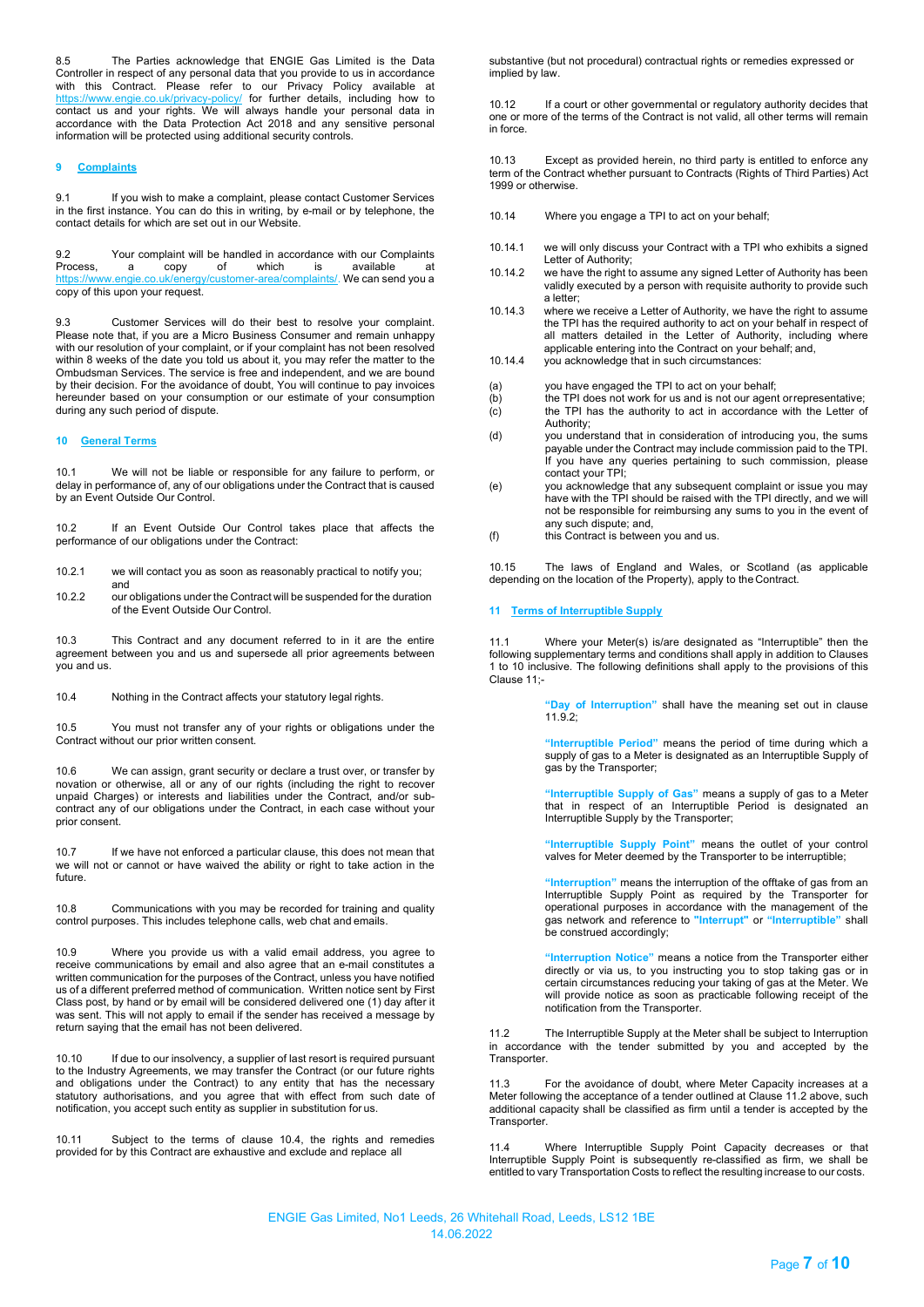11.5 You may request that an Interruptible Supply Point is reclassified as firm at any time after the Transporter has accepted a tender for Interruptible Supply and where such reclassification is granted, the terms of Clause 11.4 shall apply.

11.6 You shall provide us with details of a manned twenty four (24) hour telephone contact and an email address and fax number for receipt of Interruption Notices in respect of the Interruptible Supply Point and you shall immediately notify us of any changes to these details.

11.7 In the event that the AQ at the Interruptible Supply Point is reduced, the Transporter may give you notice that the Interruptible Supply of gas is to be re-designated as firm.

11.8 You may be required to provide the Transporter with your best estimate of your gas consumption during the Interruption Period and, where you fail to do so, the Transporter may suspend payment of any option fees due to you and/or re-designate any Interruptible Supply Point as firm.

- 11.9 Where a Supply Point is Interruptible, then;-
- 11.9.1 the Transporter will issue an Interruption Notice in the event of a requirement to Interrupt the Supply;
- 11.9.2 upon receipt of an Interruption Notice you shall comply with the Interruption Notice and discontinue offtake in accordance with the terms of the Interruption Notice. Any period of Interruption on any Day (as specified in the Interruption Notice) shall cause that Day to be designated as a Day of Interruption;
- 11.9.3 if your Interruptible Supply Point is covered by a Firm Allowance (as defined in the Industry Agreements) you shall ensure that no gas exceeding the Firm Allowance shall be taken within an Interruption Period;
- 11.9.4 you may only resume taking a supply or a supply in excess of the Firm Allowance (and in accordance with this Contract) from the time and Day specified in a notice to them from us;
- 11.9.5 you shall not use any other supply of gas to substitute the Interrupted supply under this Clause 11; and
- 11.9.6 you will reimburse us for all costs and charges imposed on us by the Transporter as a result of a failure by you to comply with an Interruption Notice.

11.10 If you fail to comply with an Interruption Notice then we shall be entitled to the remedies set out in Clause 5.14.

#### **Interruptible Supply – Emergency**

11.11 In the event of a gas supply emergency or potential emergency, including without limitation an event giving rise to a significant risk of reduction in the gas network, Supply Points with Interruptible Supply will be instructed to stop taking gas immediately. You shall turn off all Equipment at each Meter immediately should you receive an emergency Interruption Notice in relation to the Meter.

# **12. Green Gas**

12.1 If you have requested that we supply You with Green Gas, we will supply you with Green Gas evidenced by Renewable Gas Guarantees of Origin, provided always where there is change to the scheme governing Green Gas and/or Renewable Gas Guarantees of Origin (including abolition or material variation, or material impairment of use, of such guarantees) which prevents us for whatever reason from supplying Green Gas and/or applying Renewable Gas Guarantees of Origin as intended under this clause 12.1, we will provide you with notice of such change and confirm the date on which this Contract shall end (being not less than 30 days from the date of our notification to you). During the notice period, we will act in good faith to agree a new supply contract with you.

# **GLOSSARY**

In the Contract, when the following words are used they have the meanings shown below:

**"Acts"** means Gas Act 1986 as amended by Gas Act 1995 and any regulations made thereunder, both as amended or re-enacted from time to time;

**"Additional Services"** means any energy-related services that we agree to supply to you in addition to your Supply;

**"Agent"** means any person appointed by you or us to read, provide and/or maintain your Meter or any metering equipment or as a meter asset manager, meter reading agent, AMR service provider and meter asset provider;

**"AMR device(s)"** means the device used to obtain consumption data remotely from your Equipment;

**"Automated Meter Reading" or "AMR"** means the system of obtaining consumption data remotely from your Equipment using an AMR device;

"**Annual Quantity**" or "**AQ**" means the volume of gas expressed in kWh which reflects the historical consumption at any Meter as recorded and held by Xoserve;

**"Capacity Charges"** means the charges payable to the Transporter in relation to the exit capacity required by any Meter, including in respect of those Meters connected directly to the National Transmission System;

"**Charges**" means;

- (a) the Supply Costs;<br>(b) the Metering Cost
- (b) the Metering Costs;<br>(c) the Transportation (
- (c) the Transportation Costs;<br>(d) Capacity Charges:
- (d) Capacity Charges;<br>(e) Unidentified Gas C Unidentified Gas Cost;
- 
- $(f)$  the Operational Costs, as applicable;<br>(g) the Incidental Costs, as applicable; are
- $\begin{array}{lll} \text{(g)} & \text{the \textbf{Incidental} \textbf{ Costs}, \textbf{as \textbf{ applicable}; and}, \\ \text{(h)} & \text{any \textbf{other costs due in accordance with}} \end{array}$ any other costs due in accordance with the terms of this Contract, as applicable.

**"Contract"** means all of the following: the application for Supply that you completed, the Quotation Document, Principal Terms, these gas supply terms and conditions, any Product Appendix and any document referred to in any of those documents;

"**Deemed Contract**" means a supply contract entered into in accordance with clause 2.6;

"**Deemed Contract Rates**" means the rates and charges published on the Website, which shall be payable by you where you continue to consume gas after the Termination Date;

**"Disconnect"** means the permanent disconnection of any structure, switchgear, equipment, line or device used by you at the Meter from the Transportation System (including disconnection by remote measures) and **"Disconnection"** shall be construed accordingly;

**"Gas Distribution Network (GDN)"** means the distribution licence holder (or exempt operator) who owns and/or operates the gas distribution system through which gas is conveyed to the Meter;

"**End User Category**" means the group that each Non-Daily Metered (NDM) Meter is placed in by the Transporter for demand attribution and invoicing purposes;

**"Equipment"** means any Meters, Smart Meters, data loggers, mains, pipes, telecommunications, AMR device or other equipment provided for the purpose of supplying and ascertaining the quantity of gas supplied hereunder;

"**Event Outside Our Control**" means any act or event beyond our reasonable control, including without limitation, strikes, lock-outs or other industrial action by third parties, civil commotion, riot, invasion, terrorist attack or threat of terrorist attack, war (whether declared or not) or threat or preparation for war, fire, explosion, storm, flood, earthquake, subsidence, epidemic or other natural disaster, or failure of public or private telecommunications networks;

"**Fixed Term Contract**" means the period of time when the prices set out in the Quotation Document apply;

"**Fuel Security Code**" means the code applied to help minimise an electricity or gas supply emergency;

**"Green Gas"** means biogas converted to biomethane suitable for use in the Transportation System;

**"Incidental Costs"** means such costs that are incurred by us in supplying the gas or are levied against us including (without imitation) where such costs arise from;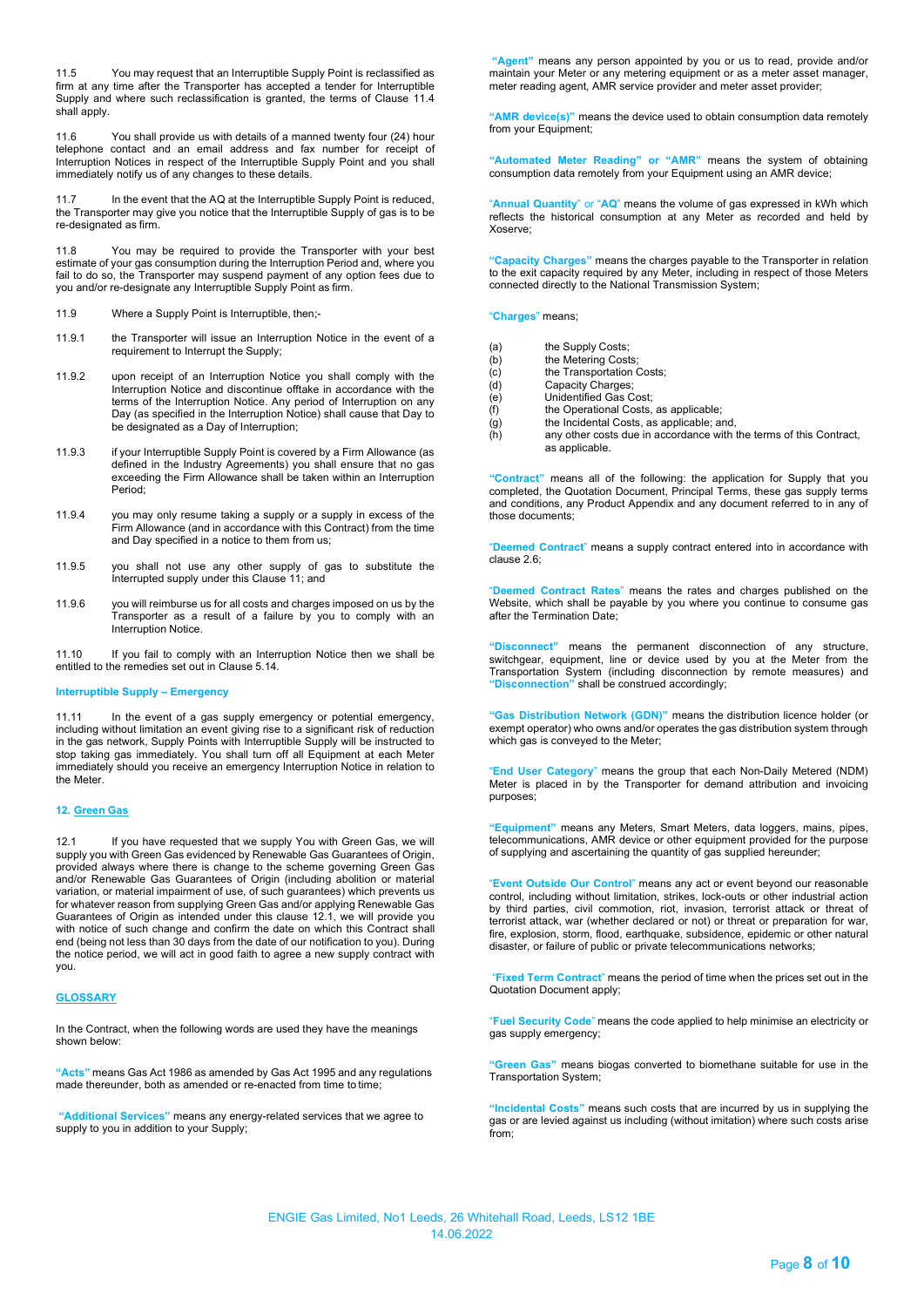- (a) the imposition, or variation in the rate, of any energy-related tax, levy or duty;
- (b) (i)any imposition, revision, variation, amendment or change in interpretation, of any statute, statutory instrument, regulation, law, directive ("Legislation") or the Industry Agreements; (ii) any new Legislation or new Industry Agreements; or (iii) any decision, direction, order or interpretation of Legislation or the Industry Agreements by the Gas and Electricity Markets Authority as governing body of OFGEM) or any other relevant regulatorybody;
- (c) us fulfilling our or your obligations, or your failure to comply with your obligations, under any of the Industry Agreements in relation to safety issues or investigations in connection with any Meter;
- (d) circumstances where amounts are payable by us to any Agent, whether appointed by you or by us on your behalf;
- (e) any Meter being (or becoming known to be) reclassified or redesignated as daily metered;
- (f) any meter point ratchet charges arising from the Meter Capacity being exceeded or exit capacity overrun charges arising, which shall be payable monthly in arrears by you upon us notifying you of these charges arising;
- (g) circumstances where the demand pattern of an NDM Meter is inconsistent with the End User Category assigned by the Transporter such that the Transporter assigns a different End User Category;
- (h) circumstances where our costs increase due to changes to the method for apportioning the NDM error across different categories of consumer;
- (i) your failure to provide such data referred to in clause 2.13.4 or the Transporter rejecting the data you have provided, in which case we reserve the right to alter the Charges to reflect resulting increased costs;
- (j) inaccurate metering equipment including programming, or default by the Agent;
- (k) Unidentified Gas Cost being passed on to gas suppliers through the Reconciliation by Difference or other mechanism;
- (l) circumstances where we incur charges from an Agent in relation to removal, discontinuance or transfer of the Meter;
- (m) circumstances where we incur costs or loss as a consequence of error or omission by any Transporter and we are not able to recover such costs or loss from the Transporter; and/or,
- (n) the terms of our Supply Licence on a proportional basis, including, costs incurred in connection with the scheme to assist areas with high gas distribution costs.

"**Independent Network**" means any supply network where the meter is not directly connected to the National Transmission System;

### **"Industry Agreements"** means:

- 
- (a) the Uniform Network Code;<br>(b) the Short Form Code; (b) the Short Form Code;<br>(c) the Independent Gas
- (c) the Independent Gas Transporters'(IGT) Code;<br>(d) the Smart Energy Code (SEC);
- 
- (d) the Smart Energy Code (SEC);<br>(e) our Supply Licence under section our Supply Licence under section 6(1)(d) of the Electricity Act 1989; (f) the Acts; and
- (g) any other code, agreement or legally binding obligation imposed on us, or into which it is, or becomes necessary, for us to enter in order to supply gas;

**"Isolation"** means the securing of a Meter so that gas cannot be off-taken from the Transportation System at that point (including Isolation by remote measures), and "Isolate" shall be construed accordingly;

**"Letter of Authority"** means a letter, agreement or e-mail documenting your engagement of a TPI;

**"Mark to Market Loss"** means the negative difference between the wholesale market price at the date we purchased the gas to service your Contract and the wholesale market price on the date we are entitled to sell it back to the wholesale market hereunder, after adding all transaction fees and other costs directly associated with the sell back;

**"Mark to Market Gain"** means the positive difference between the wholesale market price at the date we purchased the gas to service your Contract and the wholesale market price on the date we are entitled to sell it back to the wholesale market hereunder, after deducting all transaction fees and other costs directly associated with the sell back;

"**Meter**" means the meters and equipment for measuring and providing information on the gas you use, including both daily metered (DM) and non-daily metered (NDM) and identified by a specific meter point reference number (MPRN) in the Quotation Document (including a Smart Meter, asapplicable);

"**Meter Capacity**" means the maximum volume, expressed in kWh, that each Meter can accept by way of a volume of gas at any given time and as set out in the Quotation Document;

**"Metering Costs"** means a component (if any) of the Charges, comprising any charges relating to the installation, provision, rental, reading and maintenance of the Meter or Smart Meter, as applicable, and not paid by you directly to an Agent;

"**Micro Business Consumer**" means a company, partnership or other trading entity supplied or requiring to be supplied with gas or electricity at non-domestic sites which has any or all of the following; (i) an annual consumption of electricity of not more than 100,000 kWh; or (ii) an annual consumption of gas of not more than 293,000 kWh; or (iii) fewer than ten (10) employees (or their full time equivalent) and an annual turnover or annual balance sheet total not exceeding £2 million;

"**National Transmission System**" means the high pressure gas network which transports gas from the entry terminals to gas distribution networks, or directly to power stations and other large users, as currently owned by National Grid Gas Plc;

**"Offtake Point"** means the outlet of any control valve at any Meter;

"**OFGEM**" means the Office of Gas and Electricity Markets, who regulate the gas and electricity markets in Great Britain;

**"Operational Costs"** means costs we incur;

- (a) visiting your Property to disconnect and/or reconnect your Supply;<br>(b) recovering money you owe us. This may include administration
- recovering money you owe us. This may include administration costs and the costs of visiting your Property or obtaining a warrant of entry and any third party charges incurred by us in collecting any money owed to us such as those of a debt collection agency;
- (c) as a result of any gas being used which has not been charged for, due to interference with a Meter;
- (d) if you fail to respond to our attempts to contact you and we have to visit your Property;
- (e) as administration costs arising from payment failures, such as a returned cheque or cancelled direct debits;
- (f) if we have agreed to fit a Smart Meter and the Property is unsuitable for the necessary equipment, including additional Meter reading charges;
- (g) if you ask us to upgrade your Supply arrangements or if we are required to do so;
- (h) if you fail to give us at least two hours' notice that you need to rearrange a scheduled appointment at the Property or if you fail to attend a scheduled appointment at the Property. If you do not provide the required notice or fail to attend a scheduled appointment, .<br>we may charge you a cancellation fee of up to £40. If you need to re-arrange or cancel any scheduled appointment, please contact our customer service team on 0800 130 3600;
- (i) the cost incurred to read the meter manually during periods when communications are faulty; and/or
- (j) to repair, replace or reprogram your Meter, including as a result of damage or interference.

**"Pipeline System Emergency"** means where circumstances apply which are not deemed to be an Event Outside Our Control and are such that in the opinion off the Transporter;

- (a) the safety of the Transportation System is significantly at risk;
- (b) the safe conveyance of gas by that Transportation System is significantly at risk; or,
- (c) gas conveyed by that Transportation System is at such a pressure, or of such quality, as to constitute, when supplied to premises, a danger to life or property,

and that opinion is not manifestly unreasonable;

**"Principal Terms"** means the summary of terms provided to you in advance of the start date of this Contract;

"**Product Appendix**" means the appendix detailing the product type, and purchasing and sell back mechanism, and forming part of the Contract;

**"Property"** means the address that you have requested we Supply or that we Supply in accordance with Clause 2;

"**Quotation Document**" means the final signed quotation document detailing the Meter details and Charges and forming part of the Contract;

"**Reconciliation Invoice**" means an invoice that includes an item or items debiting or crediting your account as a result of a calculation by us of the difference between (I) the Charges which ought to have been levied, and (ii) the